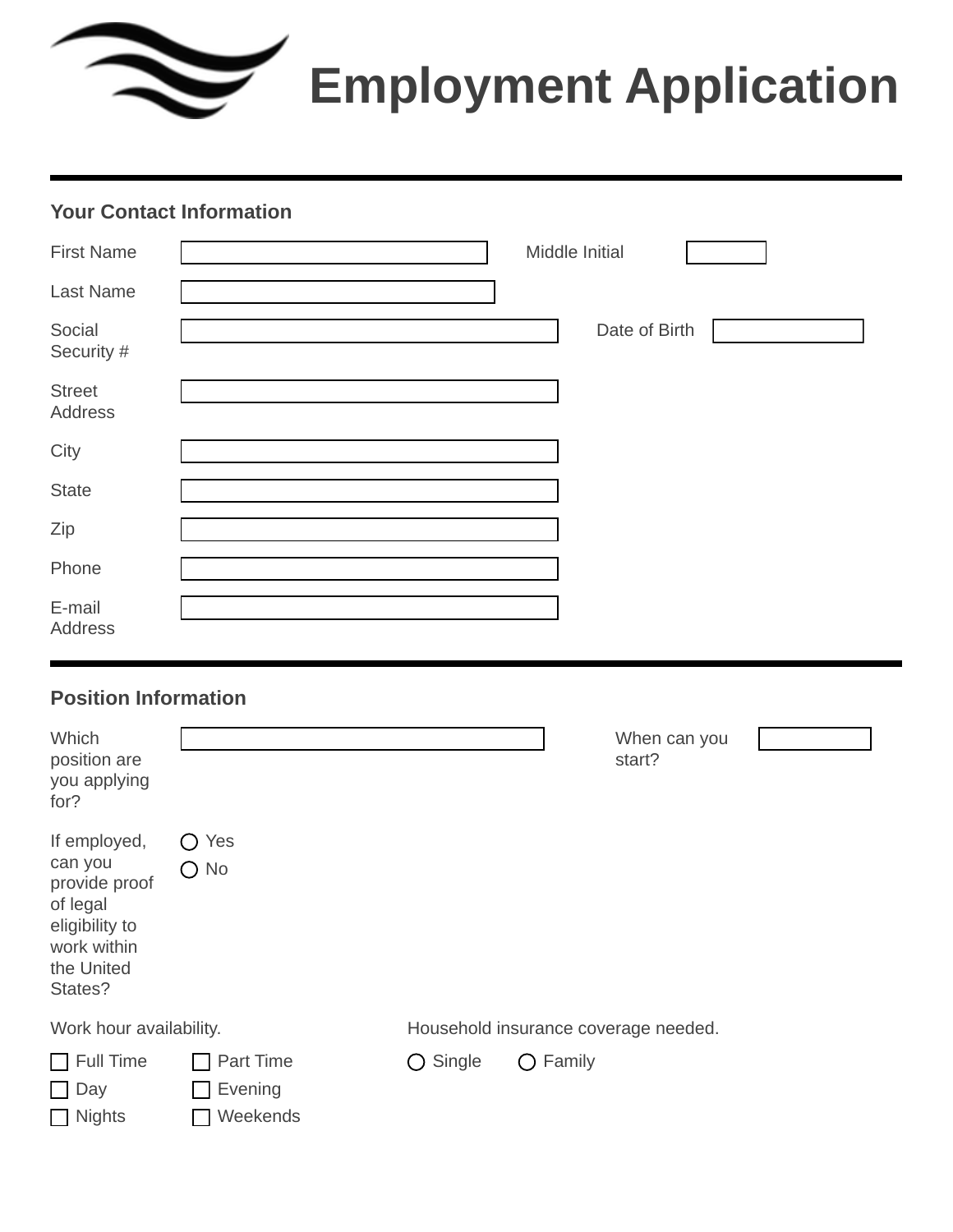# **Hobbies / Volunteer Work**

| What are     |  |  |
|--------------|--|--|
| some of your |  |  |
| hobbies /    |  |  |
| volunteer    |  |  |
| activities?  |  |  |
|              |  |  |

# **Education**

| <b>High School</b><br>Attended                                 |                             | Graduation<br>Date                                                                    |
|----------------------------------------------------------------|-----------------------------|---------------------------------------------------------------------------------------|
| Did you<br>receive a<br>diploma?                               | Yes<br>( )<br>$\bigcirc$ No |                                                                                       |
| College<br>attended                                            |                             | Field of study                                                                        |
| Graduation<br>date                                             |                             | Did you receive<br>Yes<br>$\bigcirc$<br>a degree?<br>$\bigcirc$ No                    |
| <b>Trade school</b><br>attended                                |                             | Type of trade                                                                         |
| Date<br>completed                                              |                             | Did you receive a certificate of<br>$\bigcirc$ No<br>$\bigcirc$<br>yes<br>completion? |
| Any additional<br>school/<br>certification<br>information      |                             |                                                                                       |
| <b>Military Service</b>                                        |                             |                                                                                       |
| Have you<br>served in the<br><b>United States</b><br>Military? | Yes<br>( )<br>$\bigcirc$ No | <b>Branch</b><br>Dates of<br>of service<br>service                                    |

| Job title | Type of   | $\bigcirc$ Honorable     |
|-----------|-----------|--------------------------|
|           | discharge | $\bigcap$ Administrative |
|           |           | ○ Dishonorable           |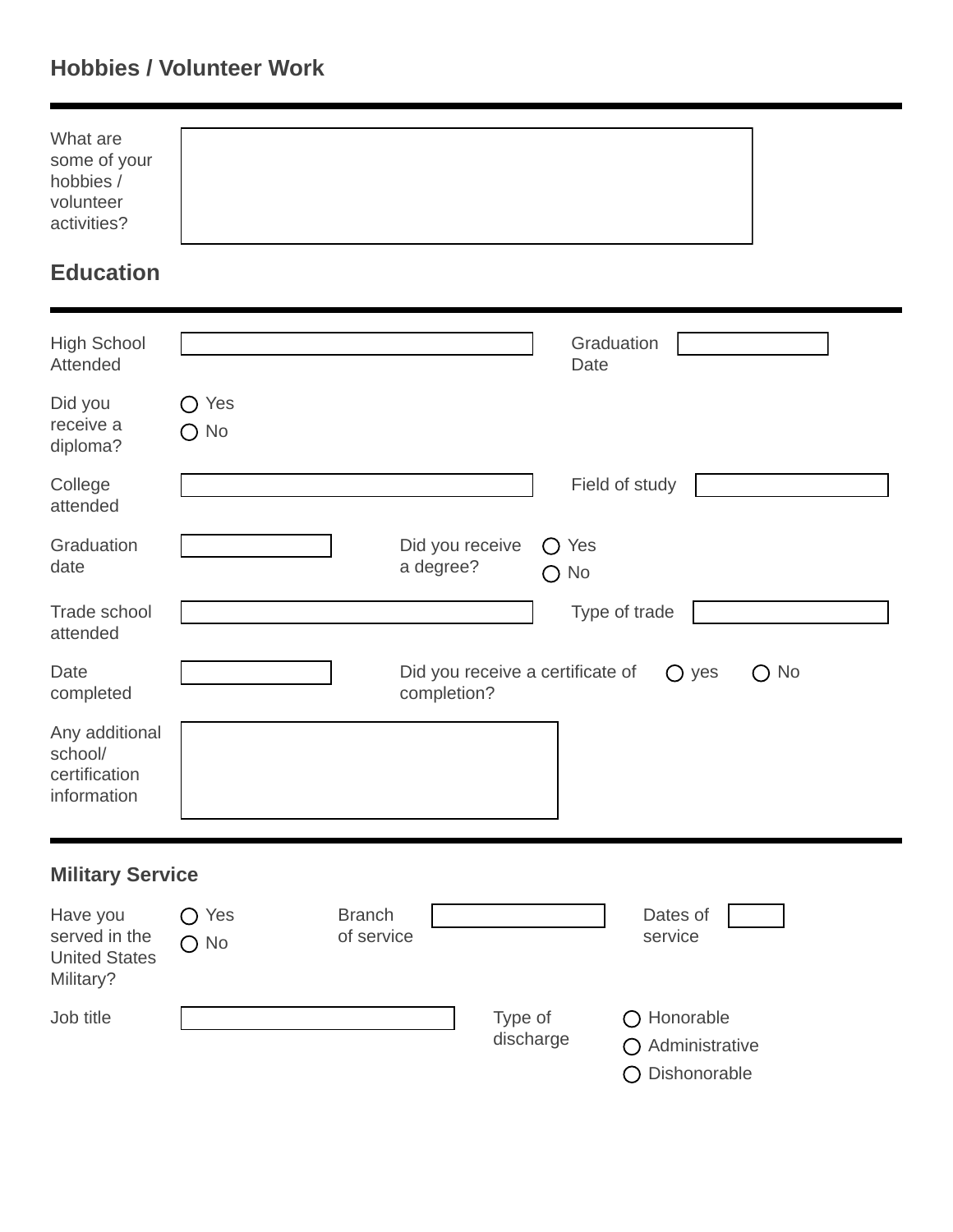#### **Personal Data**

| Have you ever been indicted or<br>imprisoned of a crime in the last seven<br>years? (A conviction will not necessarily<br>prevent employment from Elander<br>Mechanical Inc.)                                                            | If yes, what<br>conviction/<br>indictment? |
|------------------------------------------------------------------------------------------------------------------------------------------------------------------------------------------------------------------------------------------|--------------------------------------------|
| $\bigcap$ Yes<br>$\bigcap$ No                                                                                                                                                                                                            |                                            |
| Do you have any physical or mental<br>disabilities that may limit your ability to<br>complete the job that you are applying<br>for? (A conviction will not necessarily<br>prevent employment from Elander<br>Mechanical Inc.)<br>( ) Yes | If yes,<br>what<br>disability?             |
| $\bigcirc$ No                                                                                                                                                                                                                            |                                            |

## **Work History**

| <b>Employer One</b>                            |                     |
|------------------------------------------------|---------------------|
| <b>Company Name</b>                            | Job Title           |
|                                                |                     |
| <b>Street Address</b>                          | City                |
|                                                |                     |
| <b>State</b>                                   | Zip                 |
|                                                |                     |
| Supervisor                                     | <b>Phone Number</b> |
|                                                |                     |
| May we<br>Yes<br>$\rightarrow$<br>contact this | Employment end date |
| $\bigcirc$ No<br>employer?                     |                     |
| <b>Employer Two</b>                            |                     |
| <b>Company Name</b>                            | Job Title           |
|                                                |                     |
| <b>Street Address</b>                          | City                |
|                                                |                     |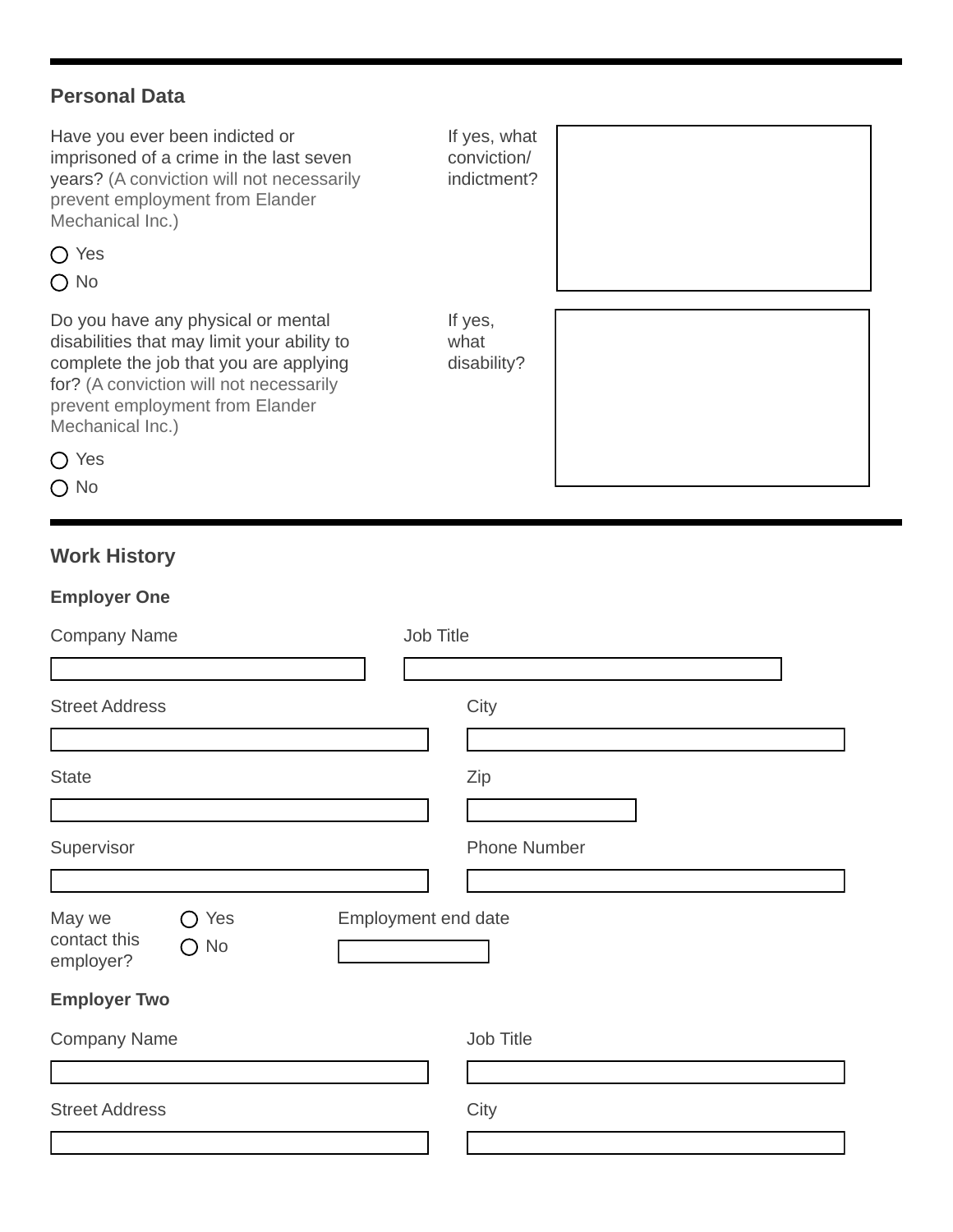| <b>State</b>                        |                             |                     | Zip                 |
|-------------------------------------|-----------------------------|---------------------|---------------------|
|                                     |                             |                     |                     |
| Supervisor                          |                             |                     | <b>Phone Number</b> |
|                                     |                             |                     |                     |
| May we<br>contact this<br>employer? | Yes<br>◯<br>$\bigcirc$ No   | Employment end date |                     |
| <b>Employer Three</b>               |                             |                     |                     |
| <b>Company Name</b>                 |                             |                     | Job Title           |
|                                     |                             |                     |                     |
| <b>Street Address</b>               |                             |                     | City                |
|                                     |                             |                     |                     |
| <b>State</b>                        |                             |                     | Zip                 |
|                                     |                             |                     |                     |
| Supervisor                          |                             |                     | <b>Phone Number</b> |
|                                     |                             |                     |                     |
|                                     |                             |                     |                     |
| May we<br>contact this<br>employer? | Yes<br>( )<br>$\bigcirc$ No | Employment end date |                     |
| <b>References</b>                   |                             |                     |                     |
| <b>First Name</b>                   |                             |                     |                     |
| Last Name                           |                             |                     |                     |
| E-mail<br>Address                   |                             |                     |                     |
| Phone                               |                             |                     |                     |
| <b>First Name</b>                   |                             |                     |                     |
| Last Name                           |                             |                     |                     |
| E-mail<br>Address                   |                             |                     |                     |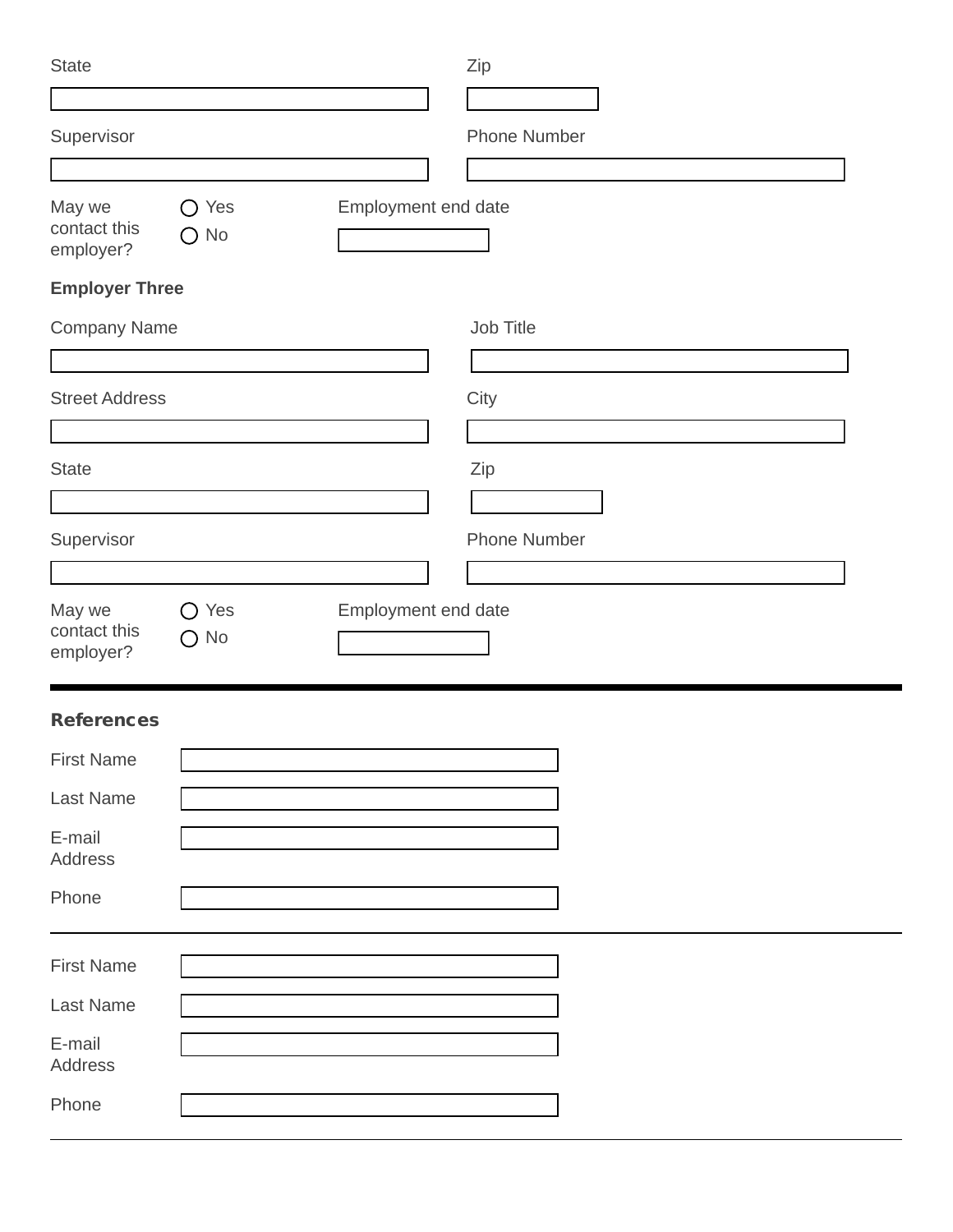| <b>First Name</b> |  |
|-------------------|--|
| <b>Last Name</b>  |  |
| E-mail<br>Address |  |
| Phone             |  |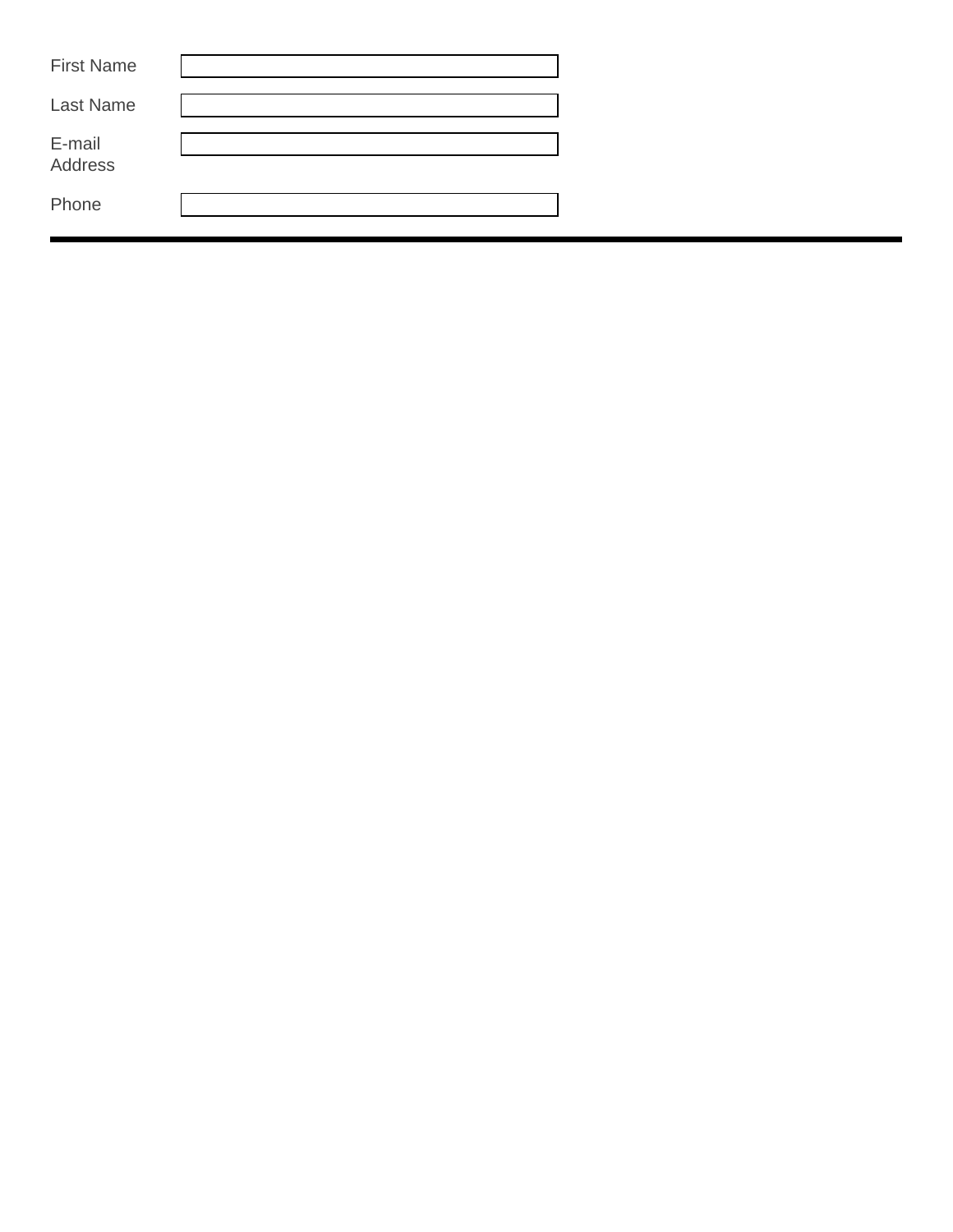

### **Consent for Minnesota Vehicle Report**

I hereby grant permission for my employer to obtain all necessary information from my personal Minnesota license record.

Full Name

Street Address

City, State, ZIP

Driver's License Number

Signature: \_\_\_\_\_\_\_\_\_\_\_\_\_\_\_\_\_\_\_\_\_\_\_\_\_\_\_\_\_\_\_\_\_\_\_\_\_\_\_\_\_\_\_

Today's Date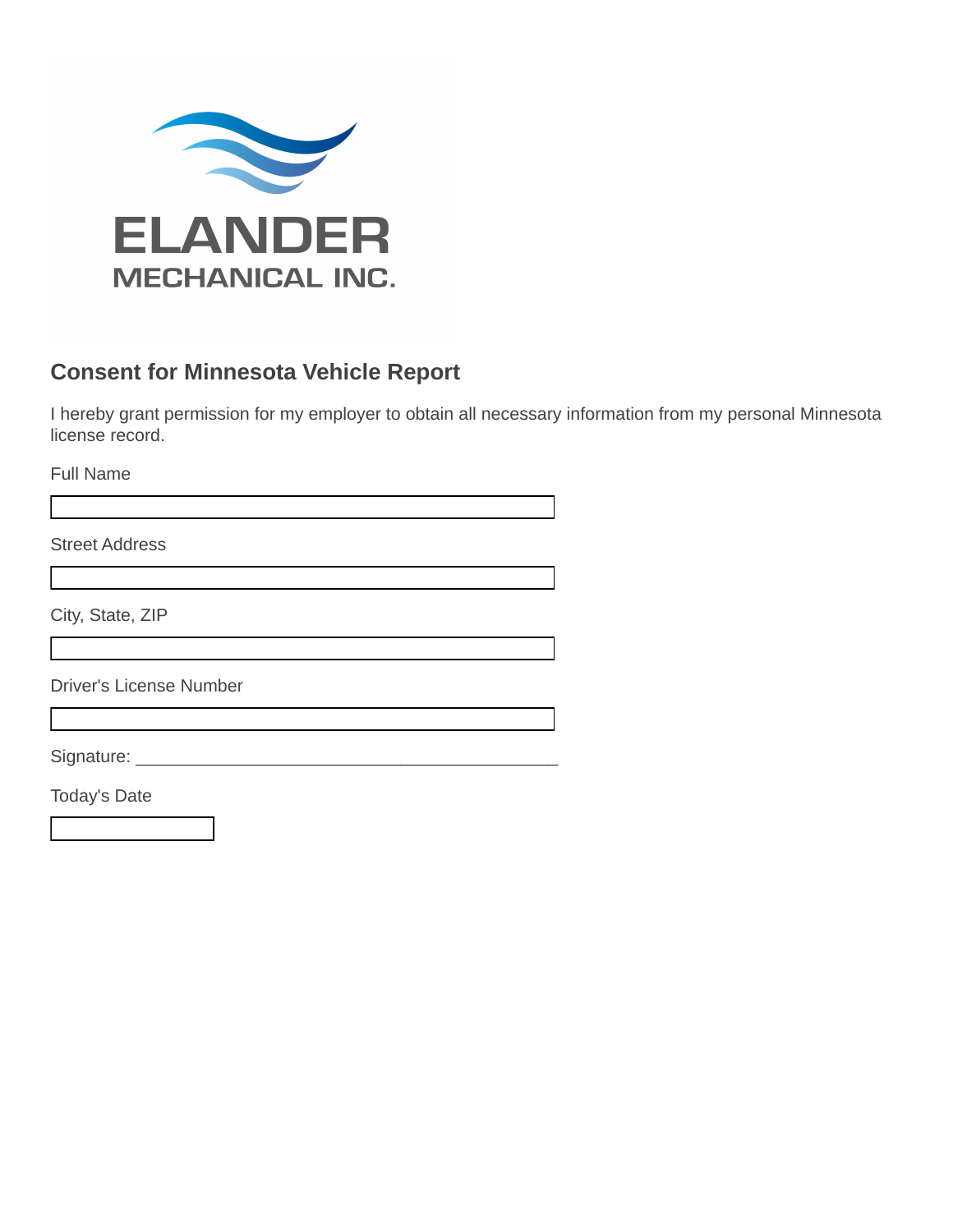# **Direct Deposit Authorization or Cancellation Request**

| <b>Full Legal</b><br>Name:                                                                                                                                                                                                                     |                                                                                                                                                                              |                                                     |                                                   |  |
|------------------------------------------------------------------------------------------------------------------------------------------------------------------------------------------------------------------------------------------------|------------------------------------------------------------------------------------------------------------------------------------------------------------------------------|-----------------------------------------------------|---------------------------------------------------|--|
| Identification<br>Number:                                                                                                                                                                                                                      |                                                                                                                                                                              | Social<br>Security<br>Number:                       |                                                   |  |
| Bank Name /<br><b>Branch</b>                                                                                                                                                                                                                   |                                                                                                                                                                              | Transit /<br>Routing<br><b>Number</b>               |                                                   |  |
| Primary<br>Account<br>Number                                                                                                                                                                                                                   |                                                                                                                                                                              | Primary<br><b>Account Type</b>                      | <b>Checking Account</b><br><b>Savings Account</b> |  |
| Secondary<br>Account<br>Number (If<br>Applicable):                                                                                                                                                                                             |                                                                                                                                                                              | Secondary<br><b>Account Type</b><br>(If Applicable) | <b>Checking Account</b><br><b>Savings Account</b> |  |
| Check all that apply:                                                                                                                                                                                                                          |                                                                                                                                                                              |                                                     |                                                   |  |
|                                                                                                                                                                                                                                                | Direct Deposit - the undersigned hereby requests and authorizes the entire amount of my check<br>each pay period to be deposited directly into the bank account named above. |                                                     |                                                   |  |
| Direct Payroll Deduction Deposit - The undersigned hereby requests and authorizes the<br>amounted listed in section A to be deducted from my paycheck each period and to be deposited<br>directly into the secondary bank account named above. |                                                                                                                                                                              |                                                     |                                                   |  |
| $\Box$ I Would Like To Cancel My Deposit Authorization - The undersigned hereby cancels the<br>authorization for direct deposit or payroll deduction deposited previously submitted.                                                           |                                                                                                                                                                              |                                                     |                                                   |  |
| Section A:                                                                                                                                                                                                                                     |                                                                                                                                                                              |                                                     |                                                   |  |
| Signature:                                                                                                                                                                                                                                     | Date:                                                                                                                                                                        |                                                     |                                                   |  |

Note: Please return this authorization form and a voided check for the above account(s) to Elander's Office.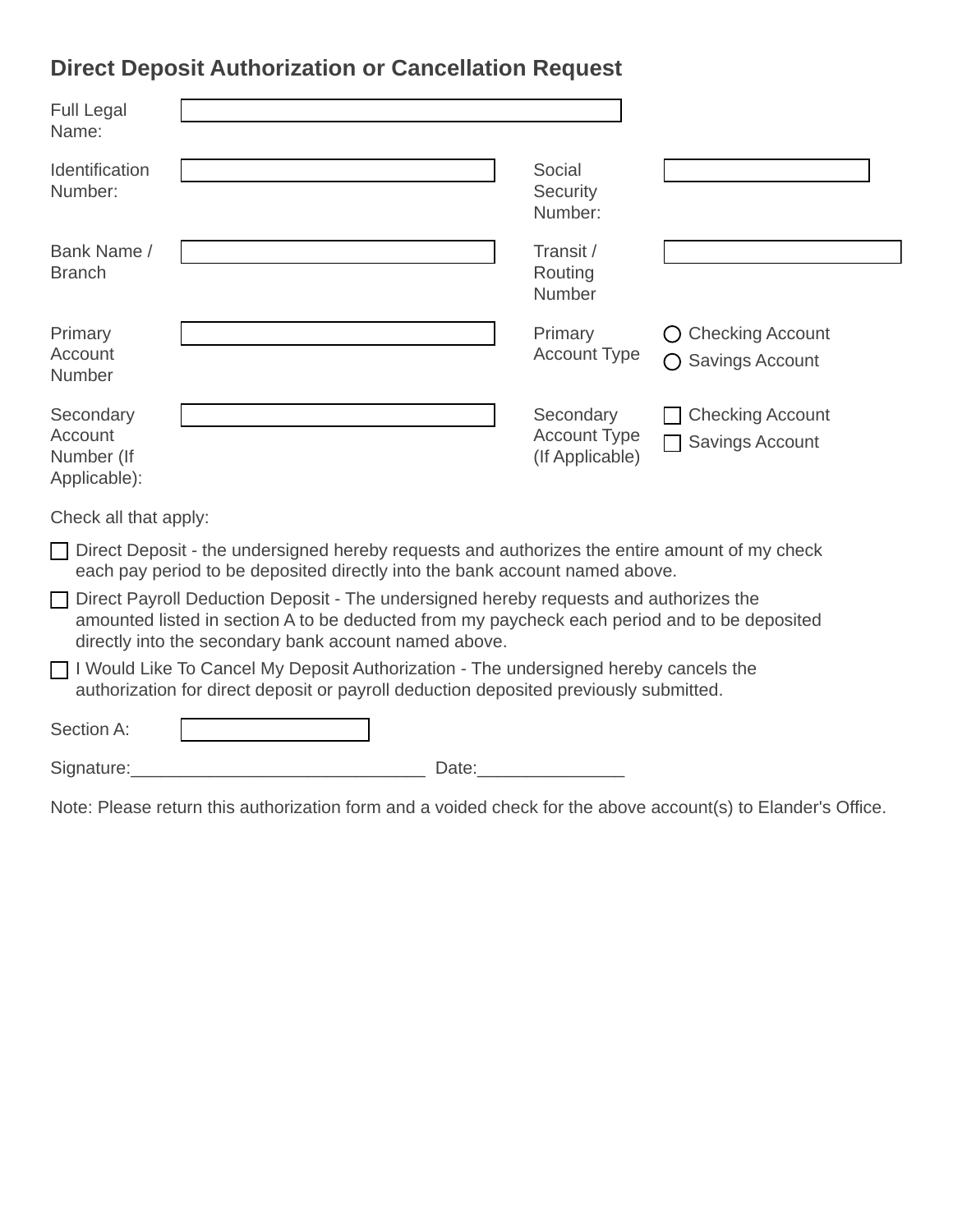I, \_\_\_\_\_\_\_\_\_\_\_\_\_\_\_\_\_\_\_\_\_\_\_\_\_\_\_\_, Hereby authorize Elander Mechanical violation of municipal, country, state, or federal laws. This information will include, but not be limited to, allegations regarding and convictions, for crimes committed upon minors and will be gathered from any law enforcement agency of this state or any state or federal government, or third-party providers of information originally obtained from law enforcement or court records.

I understand that I will be given an opportunity to challenge the accuracy of any information received that appears to implicate me in criminal activities. To facilitate this challenge, I will be told the nature of the information and the agency from which it was obtained. It will be my responsibility to contact that agency. I further understand that until Elander Mechanical Inc. receives notification from that agency clearing me, my application will be deferred.

As an applicant for an Elander Mechanical Inc. Staff position, I hereby attest to the truthfulness of the representations I have made. Except as I have disclosed, I have not been found guilty of or entered a plea of nolo contendre, or guilty to any offense similar to those listed on the application. Further, other than for the offenses I have disclosed, I have not had a finding of delinquency or entered a plea or nolo contendre or guilty to a petition of delinquency under the juvenile laws of this state or of any other state for any acts similar in nature to those listed on the application.

I further attest that I have not been judicially determined to have committed abuse or neglect of a child; nor do I have confirmed report of child abuse, neglect, or exploitation which has been uncontested or upheld administratively under the laws of this or any other state.

I understand that I must be truthful and, if any statement I have made is found to be false, I will be denied a position at Elander Mechanical Inc. or, if already accepted, terminated from my position at Elander Mechanical Inc.

|                                |                           | Date:                         |
|--------------------------------|---------------------------|-------------------------------|
| (Signature)                    |                           |                               |
| Full legal Name of Applicant   |                           |                               |
|                                |                           |                               |
| Date of Birth                  | <b>Sex</b>                | Race                          |
|                                |                           |                               |
| <b>Social Security Number</b>  |                           |                               |
|                                |                           |                               |
| <b>Driver's License Number</b> | State of License Issuance | Date of Expiration of License |
|                                |                           |                               |